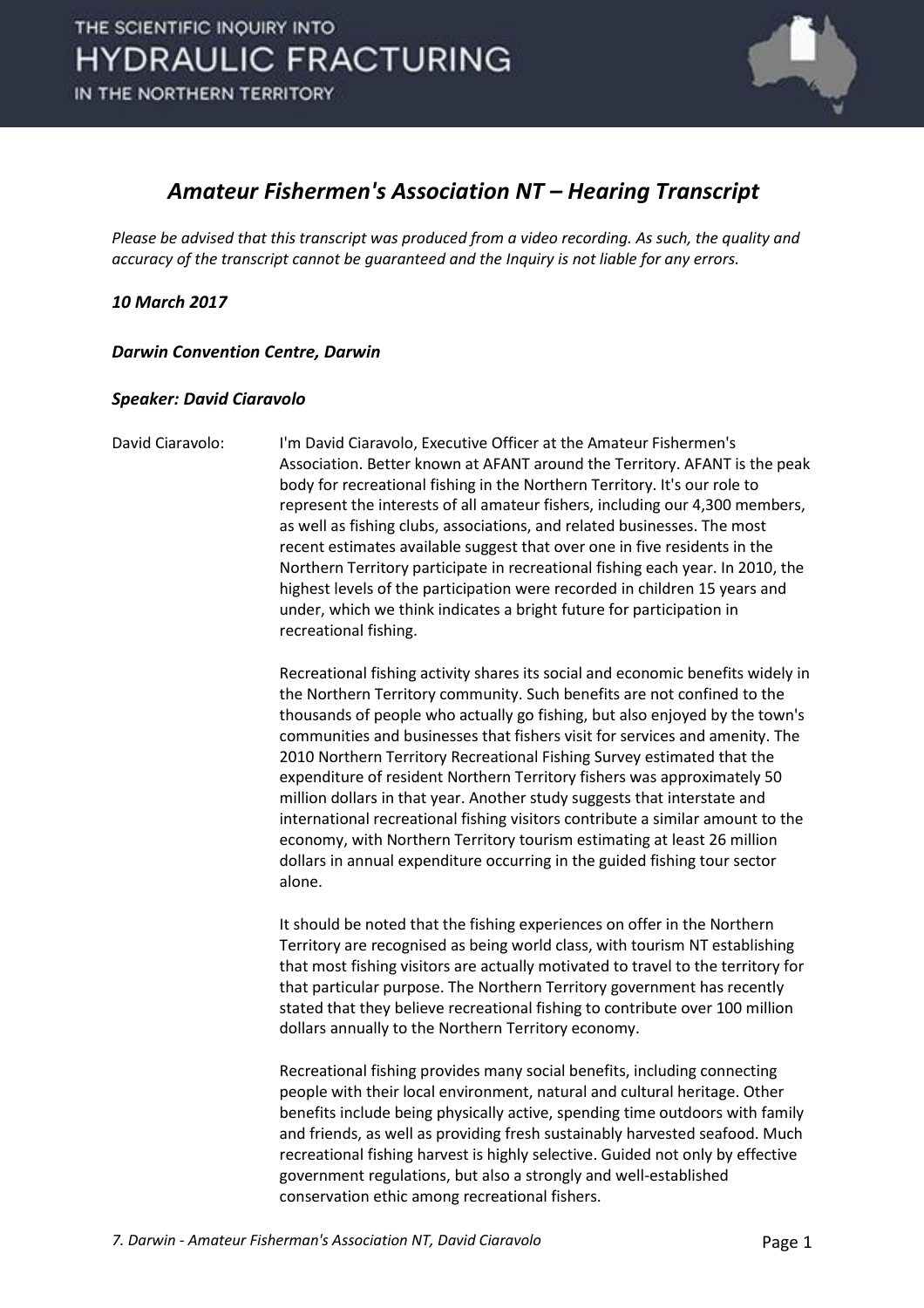

It is acknowledged by AFANT that up to date figures on participation and social, economic benefits are required for our sector. While it is expected that new social, economic, and fishing efforts surveys will be announced in the near future it may be relevant for the panel to note that up to date figures, which we do expect to show growth in the sector, are not going to be available during the term of this inquiry. The most recent reliable figures are currently seven years old, and there are some figures which we rely upon that are actually 17 years old. It's an identified national and Northern Territory priority for the recreational fishing sector to update these figures.

Recreational fishers place a high value on the opportunity to fish healthy stocks in natural environments that support them. The many contributions made by recreational fishing to the economy and the way of life in the Northern Territory depends on the good management, and most importantly, healthy aquatic and terrestrial ecosystems. It is the protection of the natural environment, especially ground and surface water resources that constitutes the major concerns of the recreational fishing sector with respect to the proposed development of unconventional gas resources in the Northern Territory.

AFANT are not here today or through this process to be alarmist or to make unsubstantiated claims. Through our involvement in this inquiry, it is our ambition to make clear the significance of what is at stake should any harm come to the ecosystems which support our well-established, highly valued, vibrant industry and its community. While we're able to recognise the potential for economic benefits to the Northern Territory, AFANT is not able to supporting fracking or the development of unconventional gas resources unless we can be satisfied through this process at the consequences of risks identified in the Background and Issues paper and those raised by the community through this process could be adequately addressed or mitigated.

It is also of critical importance that the likelihood of risk attached to the already identified consequences be fleshed out and substantiated by the expert panel in the lead up to the release of the interim report. AFANT will be looking to be guided by this expert opinion and your findings will no doubt shape our follow up response. Again, it's going to be necessary for our community to be assured that the likelihood of identified risks can be minimised through best practise, as well as world-class regulation and management in order for any kind of social licence to be granted.

AFANT will provide a full written submission to the inquiry prior to the April 30 deadline. At this time, AFANT would like to provide the following feedback on the Background and Issue paper prepared by the inquiry. We commend the panel for producing a clear and concise document which makes some of the key facts accessible to the general community. Let us be clear that AFANT understands we are only talking about the potential development of unconventional shale gas resources in the Northern Territory.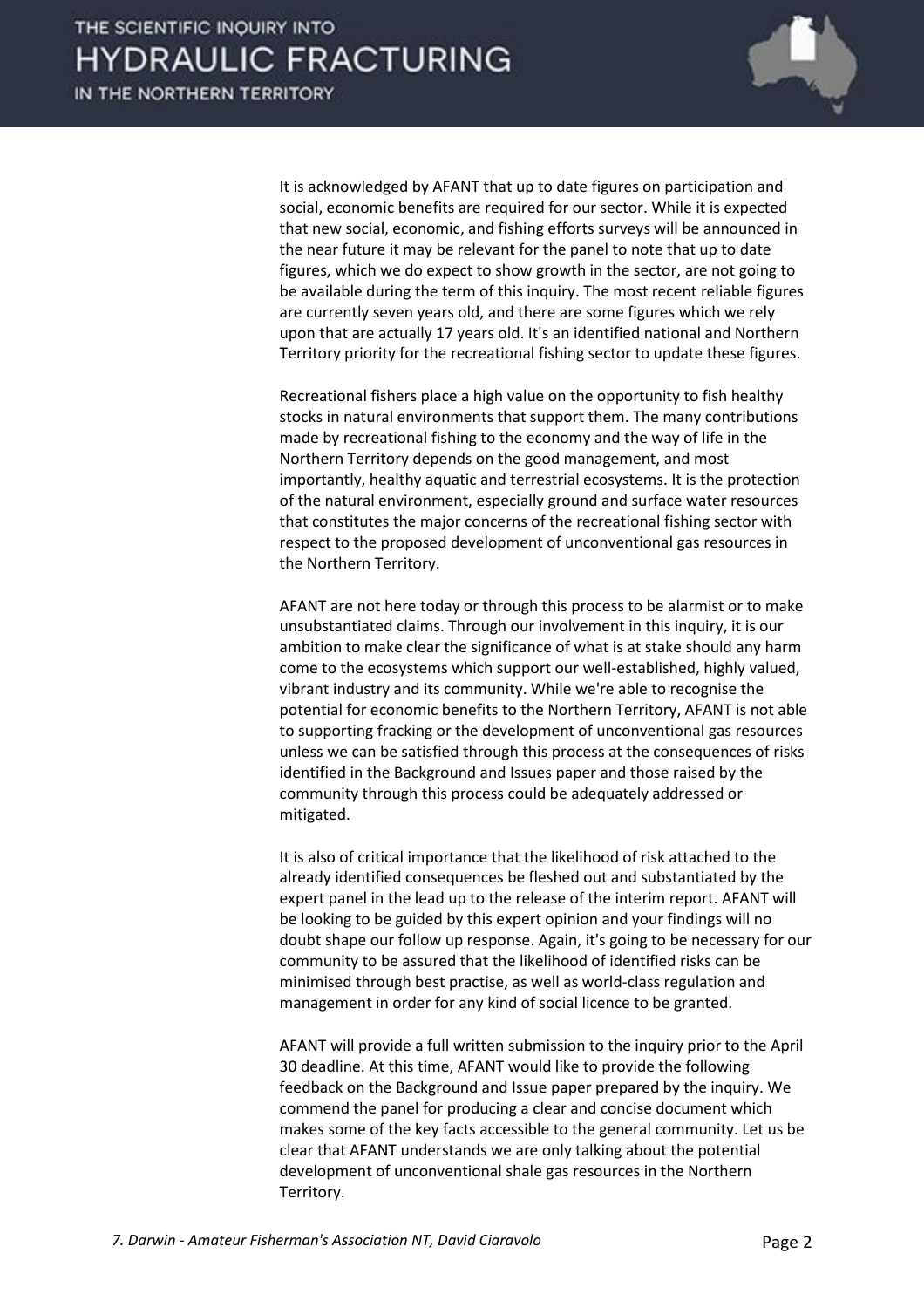

We applaud the transparency and inclusivity of this process from the outset, and we note that all submissions in the final report will be made public, which is a decision we're very pleased with. We were a little concerned with the simplified examples of the common use of chemicals used in fracking on page nine. While the communicative intention of the table is appreciated by us, we think that understanding that chemical concentrations and their context makes all the difference between a benign or harmful application is essential. For example, while we may routinely chlorinate our swimming pool, we wouldn't willingly apply the same chemical or dosage to our fish pond. Clearly, such tables, examples, and analogies have their limitations and we would not want the community to have the impression that just because a compound is used to season our food that it cannot also have devastating effects on natural ecosystems should it occur in a sudden or elevated concentration.

We note that the amounts of water required during the fracking of shale gas reservoirs is significant, and that while only a portion of this water would be returned we are very keen to see what is being proposed by proponents and regulators for the storage and disposal of such waters. Especially in areas of the Territory that are prone to regular flooding and the consequent runoff into river and estuary systems.

AFANT would like to comment on some of the risks or risk consequences, probably more appropriately, which have been identified in the issues paper. We believe it is entirely appropriate that each of the nine identified themes are considered by the panel of particular concern to our constituents are water, water quantity, water quality, aquatic ecosystems, water amenity, and the economic and cumulative impacts or negative impacts of any realised risk upon water resources. We also have concerns for public health, especially mental health and wellbeing.

We applaud the focus on the regulatory framework, which must in advance of any development satisfy and gain consent of the Northern Territory community. Of course, the potential economic and social impacts of any resource developments. In fact, AFANT would like to see the loss of amenity or more specifically the potential loss of access to an enjoyment of healthy, high-quality natural environments being explicitly acknowledged under the social risk theme. We will have more to say on this in our written submission. However, at the core of this issue is the concept that the enjoyment of the often pristine ecosystems of the Northern Territory and the sustainable access to its natural resources can be a significant factor in Territorians balancing choices about where they are willing to live and work.

Disruption to this balance ... Sorry. One moment. I went the wrong way. Disruption to that balance of the experience that people have in the natural environment may have the potential to leave communities or individuals with the sense of loss or alienation. This could flow on and contribute to other risk factors, and therefore cumulative detriment. Additional issues which we are looking for the panel to consider during the inquiry include identifying and proposing remedy to address any knowledge gaps of the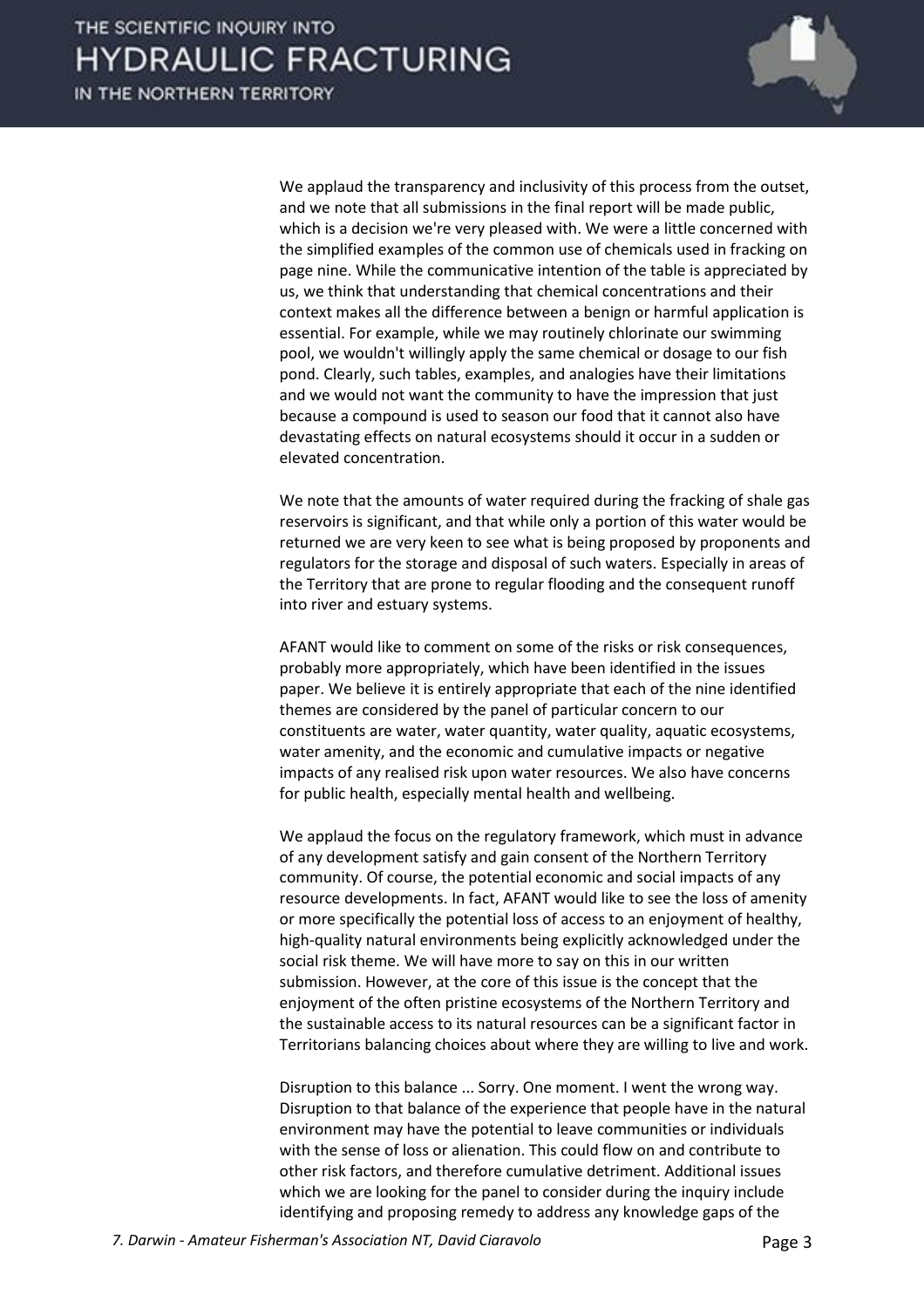

subterranean systems, including knowledge about groundwater basins. We note that such gaps have previously been recognised as requiring addressment, including the 2014 Hawk Report.

AFANT encourage the panel to attend to making recommendations about the required monitoring of ecosystem, aquifer, and atmospheric baseline conditions prior to developments being green lighted. The need for improved baseline data has been acknowledged in previous reviews, again, including in the Hawk Report. Regrettably, through recent ABC reports and recorded comments of apparently qualified experts, it appears that the absence of appropriate baseline environmental data in other jurisdictions may now be contributing to the inconclusive findings of investigations into perceived environmental impacts of unconventional gas developments.

Simply, it's impossible to fully understand the relativity of changes unless the starting point of a range of environmental variables are well understood in advance of the developments taking place. This has rightly become a legitimate demand of the broader Northern Territory community as well recreational fishers. That is to understand and have that baseline data being collected.

AFANT and the recreational fishing community trust that this panel will understand the significance and contributions of recreational fishing to the economy and way of life of the Northern Territory. All of the benefits, all of the value of fishing and that very way of life is central to so many Territorians. That's underpinned by the unique and healthy environments that we're so privileged to enjoy here in the Northern Territory.

We support jobs and sustainable growth in the Territory. However, we must be assured that whatever the proposal, whatever the development, it does not come at the cost of or risk to our already well established, vibrant, and celebrated sector. I thank the Justice and the panel for your time and attention. I'm happy to answer any questions that I can now, and to otherwise take them on notice and address them in our formal submission. Thank you.

Rachel Pepper: Thank you very much, Mr. Ciaravolo. Just one question, and it's not me in anyway trying to be picky, but I just want to just tease this out. We need to expand what we've written we will do so with your suggestion. There's a copy of the issues paper in front of you.

David Ciaravolo: Yeah, I have one in front of me.

Hon. Justice

Hon. Justice

Rachel Pepper: Oh, wonderful. If you have a look at ... It happens to have just been a ... Have a look at page 22. What's happened is this particular value managed to drop off by accident from the risk themes table on page 15, but we have identified there under amenity the risk that the amenity of persons living on the land will be adversely impacted by hydraulic fracture units' associated activities. I appreciate that is stated in very general terms, but is that really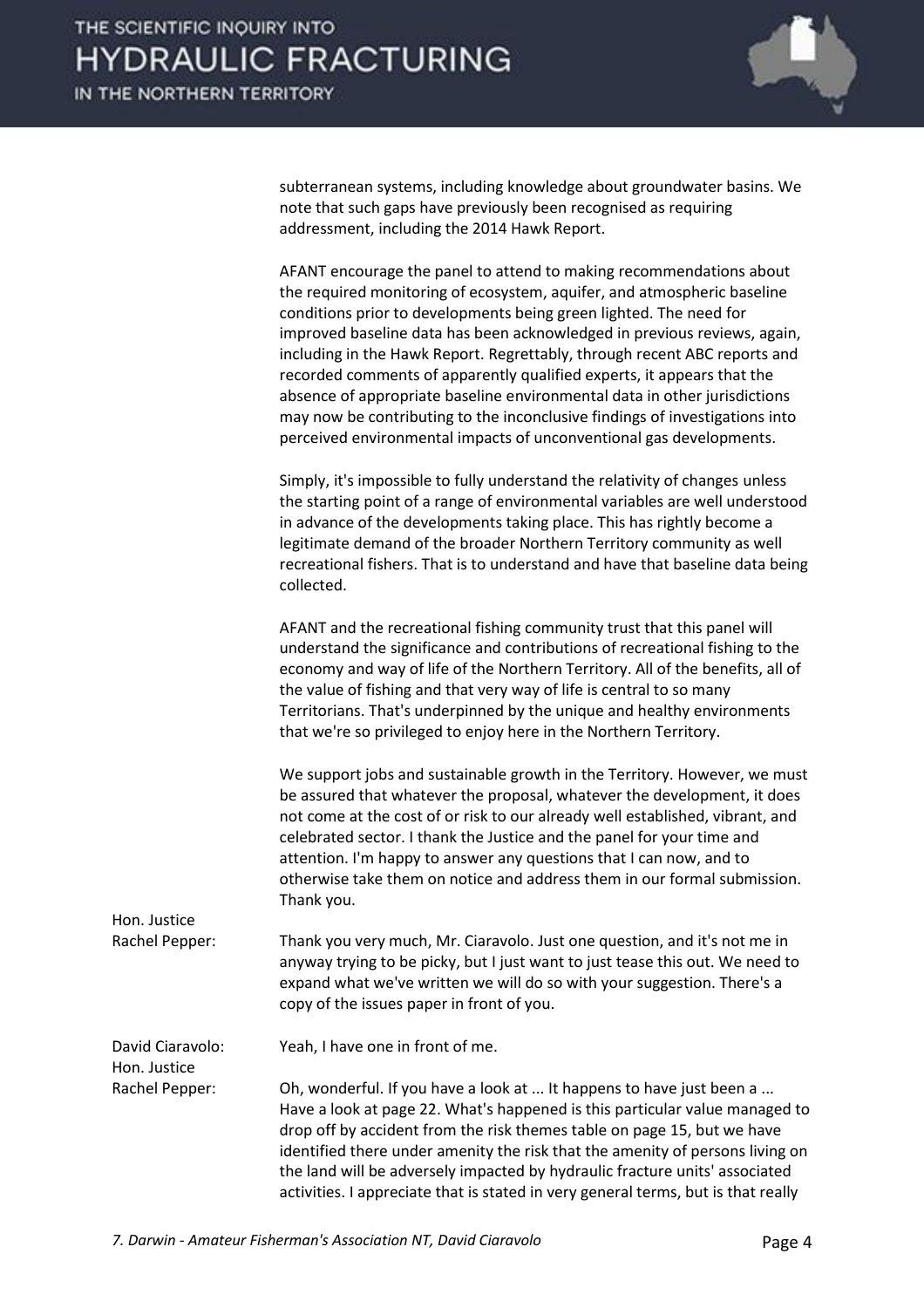## THE SCIENTIFIC INQUIRY INTO **HYDRAULIC FRACTURING**

IN THE NORTHERN TERRITORY



what you're trying to capture or is it something different? I just want to try and understand.

| David Ciaravolo:<br>Hon. Justice | Well, first of all, thank you for that. I think, obviously, you were-                                                                                                                                                                                                                                                                                                                                                                                                                                                                                                                                                                                                                                                                                                          |
|----------------------------------|--------------------------------------------------------------------------------------------------------------------------------------------------------------------------------------------------------------------------------------------------------------------------------------------------------------------------------------------------------------------------------------------------------------------------------------------------------------------------------------------------------------------------------------------------------------------------------------------------------------------------------------------------------------------------------------------------------------------------------------------------------------------------------|
| Rachel Pepper:                   | No, it had dropped off.                                                                                                                                                                                                                                                                                                                                                                                                                                                                                                                                                                                                                                                                                                                                                        |
| David Ciaravolo:                 | You are correct. It's dropped off the bottom.                                                                                                                                                                                                                                                                                                                                                                                                                                                                                                                                                                                                                                                                                                                                  |
| Hon. Justice<br>Rachel Pepper:   | We only realised this when someone else said, "Well, why haven't you got<br>amenity under social impacts." I thought, "Well, we do. Where is it? There it<br>is."                                                                                                                                                                                                                                                                                                                                                                                                                                                                                                                                                                                                              |
| David Ciaravolo:<br>Hon. Justice | It maybe is that the list had already made it to the bottom of the page under<br>social. Look, I think we could address it through that and it could be<br>addressed through that. I think specifically what we're talking about is the<br>potential impacts on people's mental health and wellbeing from that loss of<br>amenity. Not only just that loss of amenity, but it's that connection to<br>environment and the choices made that you're living in a wild, pristine<br>place. You've made choices around being there and living there, and<br>potentially sacrifices as well. People may be left feeling either alienated or in<br>a way that can't be very easily compensated for if that is disrupted. Of<br>course, whether that is disrupted remains to be seen. |
| Rachel Pepper:                   | I understand, and I must say that's a point that I must say other have made<br>with as much conviction, which is obviously understandable and appropriate<br>as you have. Others have made that in our community consultations as well.<br>Thank you. Professor Hart.                                                                                                                                                                                                                                                                                                                                                                                                                                                                                                          |
| Prof. Barry Hart AM:             | I had a question on the healthy aquatic ecosystems. I don't think anyone<br>would disagree with your desire from your perspective, but others also want<br>that. I'm thinking of that generically. Yes, tick, tick. I wonder if you have any<br>comments about the issues that might arise with regard to ecosystem in the<br>Beetaloo Basin? My understanding is that there's very, very little surface<br>water. There's a bit of remnant billabongs that afterwards further you go<br>south. It's all groundwater, groundwater fed. What do you think about that<br>in terms of the Beetaloo specifically? That's not the only place that fracking<br>might occur.                                                                                                          |
| David Ciaravolo:                 | Sure. Obviously, I don't have the geological training to understand all of the<br>potential impacts and the significance of that, but I think we can<br>acknowledge that where there is increased surface water that would be the<br>areas that we are more concerned about. It's probably the places where<br>fishing occurs as well. Certainly, we would agree with that, but more broadly<br>from a public health perspective, we just want to make sure that the<br>regulations were in place to ensure that any potential risks were minimised<br>to the point where it had broad support from the community.                                                                                                                                                             |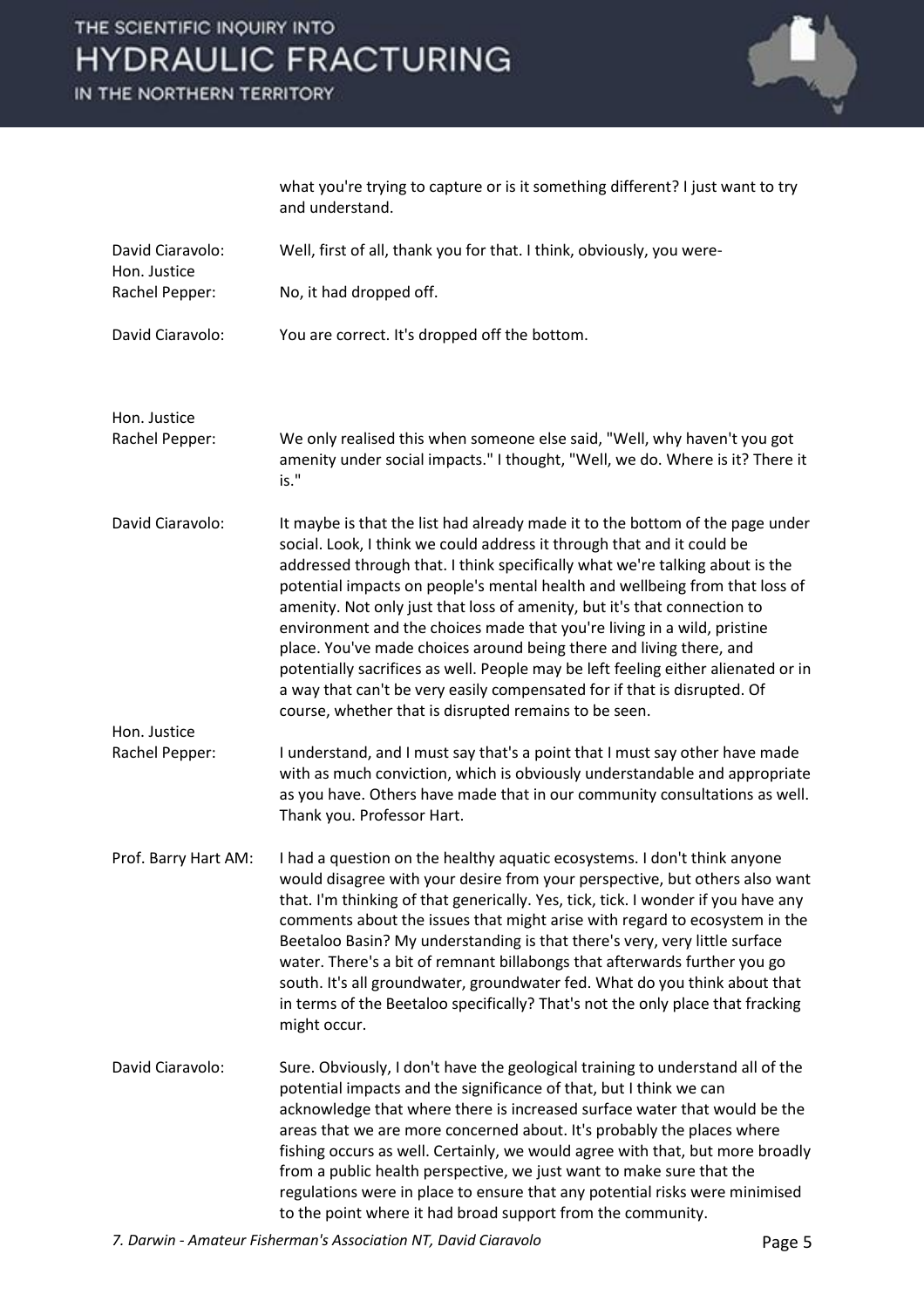

Acknowledging the difficulty in establishing when people are already potentially in the trenches to some extent.

| Prof. Barry Hart AM:<br>Hon. Justice | Thanks.                                                                                                                                                                                                                                                                                                                                                                                                                                                                                                                                                                                                                                                                                                                                                                       |
|--------------------------------------|-------------------------------------------------------------------------------------------------------------------------------------------------------------------------------------------------------------------------------------------------------------------------------------------------------------------------------------------------------------------------------------------------------------------------------------------------------------------------------------------------------------------------------------------------------------------------------------------------------------------------------------------------------------------------------------------------------------------------------------------------------------------------------|
| Rachel Pepper:                       | Yes. Dr. Beck.                                                                                                                                                                                                                                                                                                                                                                                                                                                                                                                                                                                                                                                                                                                                                                |
| Dr. Vaughan Beck:                    | Towards the end of your presentation you were talking about baseline data,<br>and then you started to express some reservations, I thought, about some<br>particular baseline studies. I might have misinterpreted you, but I was trying<br>to get clarification on the reservations that you had.                                                                                                                                                                                                                                                                                                                                                                                                                                                                            |
| David Ciaravolo:                     | Okay. I was expressing a principle, but it was based upon an example. I may<br>have to come back and give you the exact details of that example, but there<br>was a story that was on the ABC last week, which was dealing with a<br>scientist who had been working in the area. He had identified that there was<br>a significant amount of gas released into the atmosphere around an<br>unconventional gas development. Whilst they were able to measure the<br>atmospheric concentration of the gas, they weren't able to compare it to<br>what it was like before the development had begun. Essentially, it wasn't<br>able to be known how much natural seepage or release there already was in<br>that area, and therefore, what the contribution was of that release. |
| Dr. Vaughan Beck:                    | It would be worth your while to go back and have a look at that, but it may<br>be that particular segment was using infrared cameras to detect the<br>presence not the quantity.                                                                                                                                                                                                                                                                                                                                                                                                                                                                                                                                                                                              |
| David Ciaravolo:                     | That's correct. The show for the media was the infrared camera, but there<br>had been some examples where there had been atmospheric testing of the<br>concentration of the gas in the area, but there wasn't a baseline to compare<br>it to. It may have been that there was already a naturally elevated amount<br>of gas in that atmosphere, but it may not have been. In addition, in speaking<br>to the broader principle, the need for the collection of multiple baseline<br>data points was identified in the Hawk Report as something that needs to be<br>done to a greater extent than it had been done in other jurisdictions and<br>also in the past, and so that's really what we're speaking to.                                                                |
| Dr. Vaughan Beck:                    | Thanks for that clarification.                                                                                                                                                                                                                                                                                                                                                                                                                                                                                                                                                                                                                                                                                                                                                |
| David Ciaravolo:<br>Hon. Justice     | You're welcome.                                                                                                                                                                                                                                                                                                                                                                                                                                                                                                                                                                                                                                                                                                                                                               |
| Rachel Pepper:                       | Yes, Dr. Jones?                                                                                                                                                                                                                                                                                                                                                                                                                                                                                                                                                                                                                                                                                                                                                               |
| Dr. David Jones                      | A follow up on Professor Hart's question about Beetaloo Sub Basin. Given<br>that fishing is the issue here, do you have a kind of inventory of fishing<br>hotspots as it were? Because one of the things we'll be looking at is, if you<br>like, the environmental amenity values of the particular regions that are<br>involved. Maybe you could help us out with giving us a kind of a map with<br>red dots on it or something like that.                                                                                                                                                                                                                                                                                                                                   |